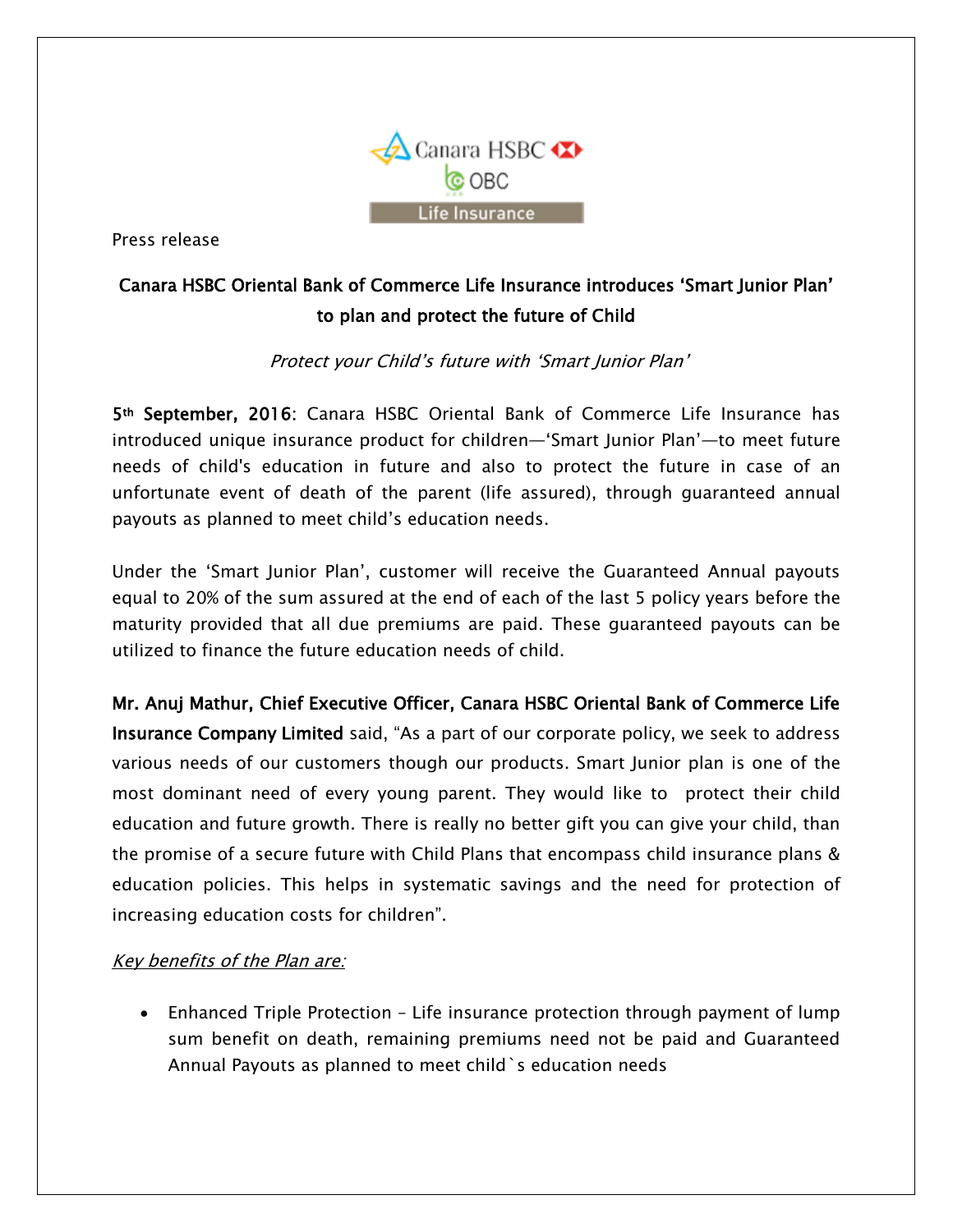- Guaranteed payouts for child`s education Annual payouts aligned closely to your child's educational milestones
- Customize to your savings horizon and key education milestones Multiple policy term options will ensure that you are able to choose the best suited policy term closely aligned to your child's age and future education milestones
- Premium payment options Choice of flexible premium payment terms which can closely align to your savings horizon
- Smooth build-up of education fund Addition of regular Annual bonuses along with Final bonus (if any), on maturity to ensure that your child's education fund gets built up smoothly
- Better Value for higher premiums High sum assured rebate to ensure that you get the extra benefit for making a higher premium commitment for the chosen policy term
- Tax benefits on premium paid and benefit received during policy term under Section 80C and Section 10(10D), as per the Income Tax Act, 1961, as amended from time to time

### Plan offers benefits in case of unfortunate death:

- 1. Immediate lump sum benefit, higher of:
	- a. Sum Assured
	- b. 10 times the annualized premium,
	- c. 105% of total premium paid

In addition to the above, all future premiums (if any) need not be paid and the policy continues to be in force for the remaining Policy Term. The policy will also continue to accrue Annual bonuses.

2. Guaranteed Annual Payouts – All Guaranteed Annual Payouts as scheduled will continue to be payable at the end of each of the last 4 policy years before the maturity year.

3. Guaranteed Sum Assured on maturity equal to 20% of Sum Assured payable on maturity.

4. Bonuses – Accrued Annual bonuses along with Final bonus, if any, will also be payable on maturity.

# About Canara HSBC Oriental Bank of Commerce Life Insurance Company Limited

(www.canarahsbclife.com)